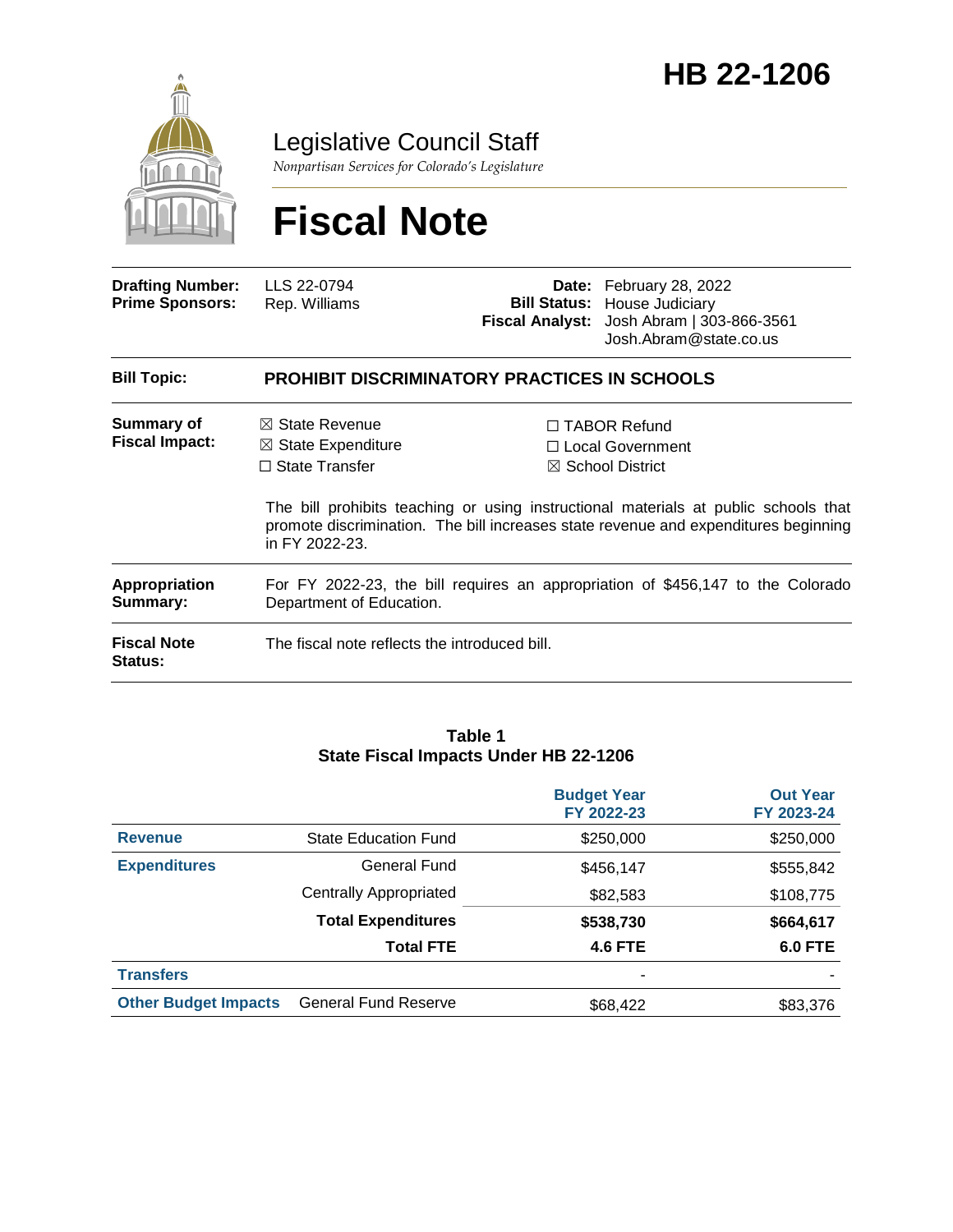Page 2

# February 28, 2022 **HB 22-1206**

### **Summary of Legislation**

The bill prohibits teaching or using instructional materials in public schools that promote discrimination. Public schools are prohibited from employing certain discriminatory practices based on a student's, a student's family, or a teacher's race or ethnicity. If the Commissioner of Education finds that a school or district knowingly violates the prohibition, the school or district must pay a fine of \$25,000 to the State Education Fund.

An employee, or a parent or guardian of a minor student, may bring a civil suit against a public school, a Board of Cooperative Educational Services , or the state Charter School Institute for injuries suffered as a result of being subjected to a violation of the prohibition. If a civil action is brought for these injuries, the bill waives sovereign immunity for public schools.

#### **State Revenue**

Based on the expectation of up to 10 schools or school districts paying the \$25,000 fine for violations, state revenue is increased by \$250,000 in both FY 2022-23 and FY 2023-24. See State Expenditures section. This fiscal note assumes that this revenue is not subject to TABOR.

### **State Expenditures**

The bill increases state expenditures in the Colorado Department of Education (CDE) by \$538,730 in FY 2022-23, and by \$664,617 in FY 2023-24 from the General Fund. Personal services costs are prorated in FY 2022-23 for the General Fund pay date shift and a September 1 effective date. Expenditures are shown in Table 2 and detailed below.

|                                           | FY 2022-23     | FY 2023-24 |  |  |
|-------------------------------------------|----------------|------------|--|--|
| <b>Colorado Department of Education</b>   |                |            |  |  |
| <b>Personal Services</b>                  | \$406,697      | \$542,242  |  |  |
| <b>Operating Expenses</b>                 | \$6,750        | \$8,100    |  |  |
| <b>Capital Outlay Costs</b>               | \$37,200       |            |  |  |
| School Fine Accounting                    | \$5,500        | \$5,500    |  |  |
| Centrally Appropriated Costs <sup>1</sup> | \$82,583       | \$108,775  |  |  |
| <b>Total Cost</b>                         | \$538,730      | \$664,617  |  |  |
| <b>Total FTE</b>                          | <b>4.6 FTE</b> | 6.0 FTE    |  |  |

#### **Table 2 Expenditures Under HB 22-1206**

<sup>1</sup> *Centrally appropriated costs are not included in the bill's appropriation.*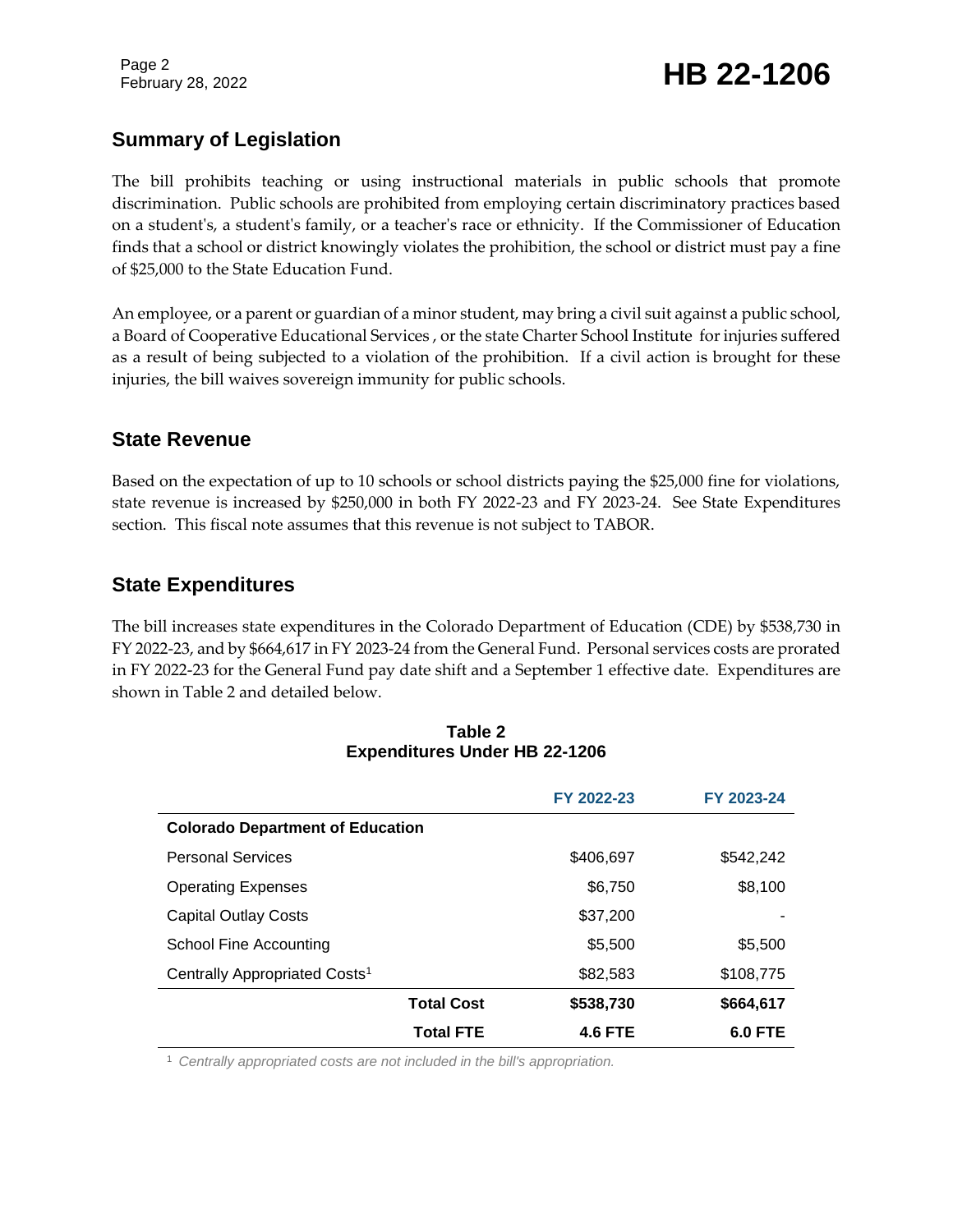Page 3

# February 28, 2022 **HB 22-1206**

**CDE Personal Services.** The CDE must create a complaint investigation procedure for parents, guardians, and teachers to report violations of the bill, and a formalized hearing process where evidence can be presented and a determination can be made of a violation. The complaint intake and investigative procedures require new staff to process cases, conduct fact finding activities, determine the veracity of complaints, develop reports and summary findings, and make recommendations to the Commissioner of Education. A program director is required to oversee and manage investigations and the processing of school fines.

The CDE currently maintains investigative teams for oversight responsibilities such as complaints under the Individuals with Disabilities in Education Act, and disciplinary actions for educator licensing. Based on the time and staff needed to conduct existing investigations, it is estimated that each new complaint will require up to 50 hours to investigate, 10 hours to review findings, and 8 hours to produce an incident report, resulting in a total of 68 hours per complaint.

There are currently 2,956 public schools and 178 school districts in the state. Assuming the department receives complaints originating from 5 percent of schools and districts, CDE will investigate up to 157 complaints, each estimated to require 68 hours of work, resulting in about 5.0 full time investigators, in addition to a program manager.

**CDE School fine accounting.** The fiscal note assumes that up to 7 percent, or about 10 claims will result in a violation and require a fine paid by the school or district to the State Education Fund. The School Finance and Accounting Units at CDE require contract staff for tracking, invoicing, and processing these payments, estimated at 44 hours and \$125 per hour.

**Department of Law.** The CDE will require ongoing legal services from the Department of Law to assist with rules and provide legal counsel to the Commissioner in adjudicating complaints. If legal services exceed 100 hours in either fiscal year, the department will seek additional appropriations via the annual budget process.

**Judicial Department.** Parents or teachers may file a civil action with the courts for damages as an alternative to (or in addition to) processing complaints through the Commissioner of Education. Because of plaintiff costs, this fiscal note assumes civil case will be less frequent than adjudications through the CDE, and any increase in case load in the Judicial Department will be minimal and not require additional appropriations.

**Centrally appropriated costs.** Pursuant to a Joint Budget Committee policy, certain costs associated with this bill are addressed through the annual budget process and centrally appropriated in the Long Bill or supplemental appropriations bills, rather than in this bill. These costs, which include employee insurance and supplemental employee retirement payments, are shown in Table 2.

### **Other Budget Impacts**

**General Fund reserve.** Under current law, an amount equal to 15 percent of General Fund appropriations must be set aside in the General Fund statutory reserve beginning in FY 2022-23. Based on this fiscal note, the bill is expected to increase the amount of General Fund held in reserve by \$68,422 in FY 2022-23, and by \$83,376 in FY 2023-24, which will decrease the amount of General Fund available for other purposes.